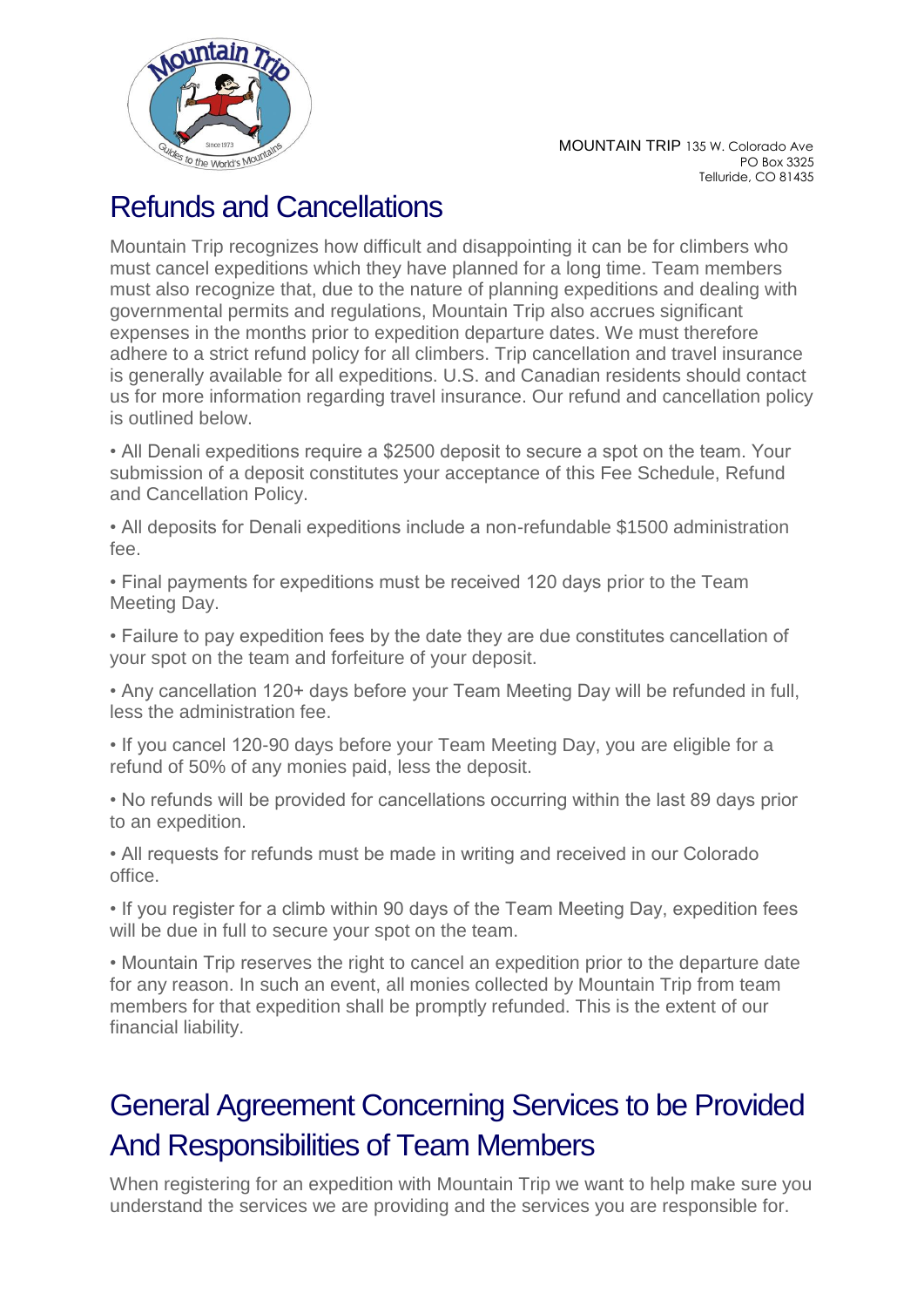

MOUNTAIN TRIP 135 W. Colorado Ave PO Box 3325 Telluride, CO 81435

### **Transportation is incidental**

The main purpose of becoming a team member is to join us on an expedition in the mountains. As such any transportation we provide or that you may contract for on your own is incidental to the trip. We suggest that you make sure you have time built into your itinerary for delays.

### **Transportation to and from your destination**

We will designate a specific Team Meeting Day for your expedition. Transportation to the meeting point on your Team Meeting Day is to be provided by you. You must arrive in time to be ready to participate in a team meeting at the appointed time on the Team Meeting Day for your expedition. This probably means you will need to arrive the day before, as our Team Meetings for Alaska trips are held in the morning. Expedition climbing is very dynamic and we will provide you with a recommendation as to when you should book your flights to and from your destination. We suggest you book a ticket that allows you to change your flight with little effort or cost.

#### **Lodging off the mountain**

Mountain Trip will provide lodging per the Inclusions and Exclusions section above. Any additional lodging is your responsibility. Don't worry about booking a room after your expedition. We generally don't know how long we'll be in the mountains, and we can help arrange lodging when we return to "civilization."

#### **Responsibilities of Team Members**

You are ultimately responsible for your own well-being, including making all necessary preparations to ensure good health and physical conditioning. You are responsible for understanding the conditions that may exist on the climb and choosing a climb that is appropriate for your abilities and interests. Your are responsible for providing Mountain Trip staff and guides with an accurate representation of your fitness level, climbing ability and the condition of your personal equipment. You are responsible for having knowledge of all pre-departure information and for assembling the appropriate clothing and equipment for your climb.

While on the expedition, team members are responsible to maintain basic levels of hygiene and to conduct themselves respectfully with other team members and members of the local population. If a guide feels that a team member is putting other members' health or safety at risk, the guide has the discretion to remove a team member from an expedition.

Use our office staff and your lead guide as pre-trip resources to ensure that all your questions are answered. Travel insurance may help recoup expenses if you need to leave an expedition due to an illness.

Airline Responsibility Passenger/Airline contracts are in effect while team members are on board any aircraft contracted for use in the expedition.

#### **No Guaranteed Outcomes**

While it is one of our goals to help every climber on every Mountain Trip expedition reach the summit, Mountain Trip cannot guarantee that you will reach the summit. Any number of factors, including weather, the conditions encountered on the